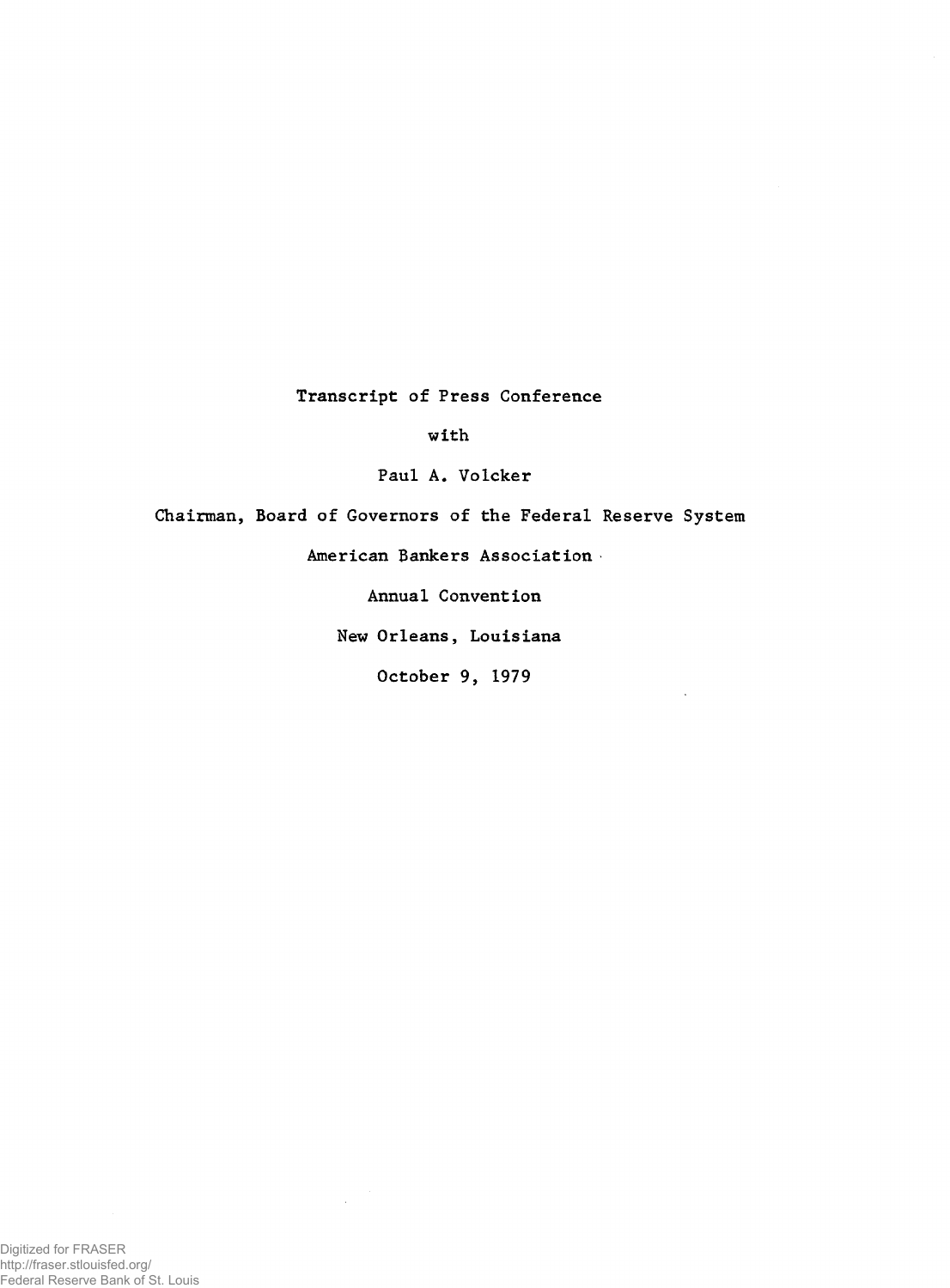**Question: Mr. Volcker, you mentioned twice in your speech that you thought that you are turning the corner with this program or that you have started to turn the corners with this program.**

**Chairman Volcker: I think we can turn the corner in two respects -- maybe that's why it appeared twice in the speech. I think this program certainly can help, and I hope it does turn the corner in terms of our financial discipline, and I hope it is recognized as doing so. But, looking at what is going on in the economy more generally, I do think there is some danger that we don<sup>f</sup>t appreciate the extent to which energy, in particular, is contributing to the present rate of increase in the price level. I don't remember the exact figure, but there was an increase in energy prices in the Producers Price Index released late last week, something on the order of 6 to 7 percent in one month. That's not an annual rate; you have to multiply it by twelve, and then you've got an annual rate around 80. When you're getting that rate of increase in prices in an important sector of the economy, it has an impact on the overall index, which has been running at about 13 percent in terms of consumer prices. Now those rates of increases in energy prices are not going to continue, if we do our job elsewhere; that is, I'm not saying that energy prices are not going to continue to go up, but they are not going to go up at that rate of speed. And so, as those prices subside, we will give the appearance of turning a corner in the overall price index, if we do our job elsewhere. I don't think that's any occasion for relaxation, because what is important now is that that overall rate of inflation of around 13 percent doesn't become so embedded in our expectations -- in our wage bargaining, in pricing policies**

Digitized for FRASER http://fraser.stlouisfed.org/ Federal Reserve Bank of St. Louis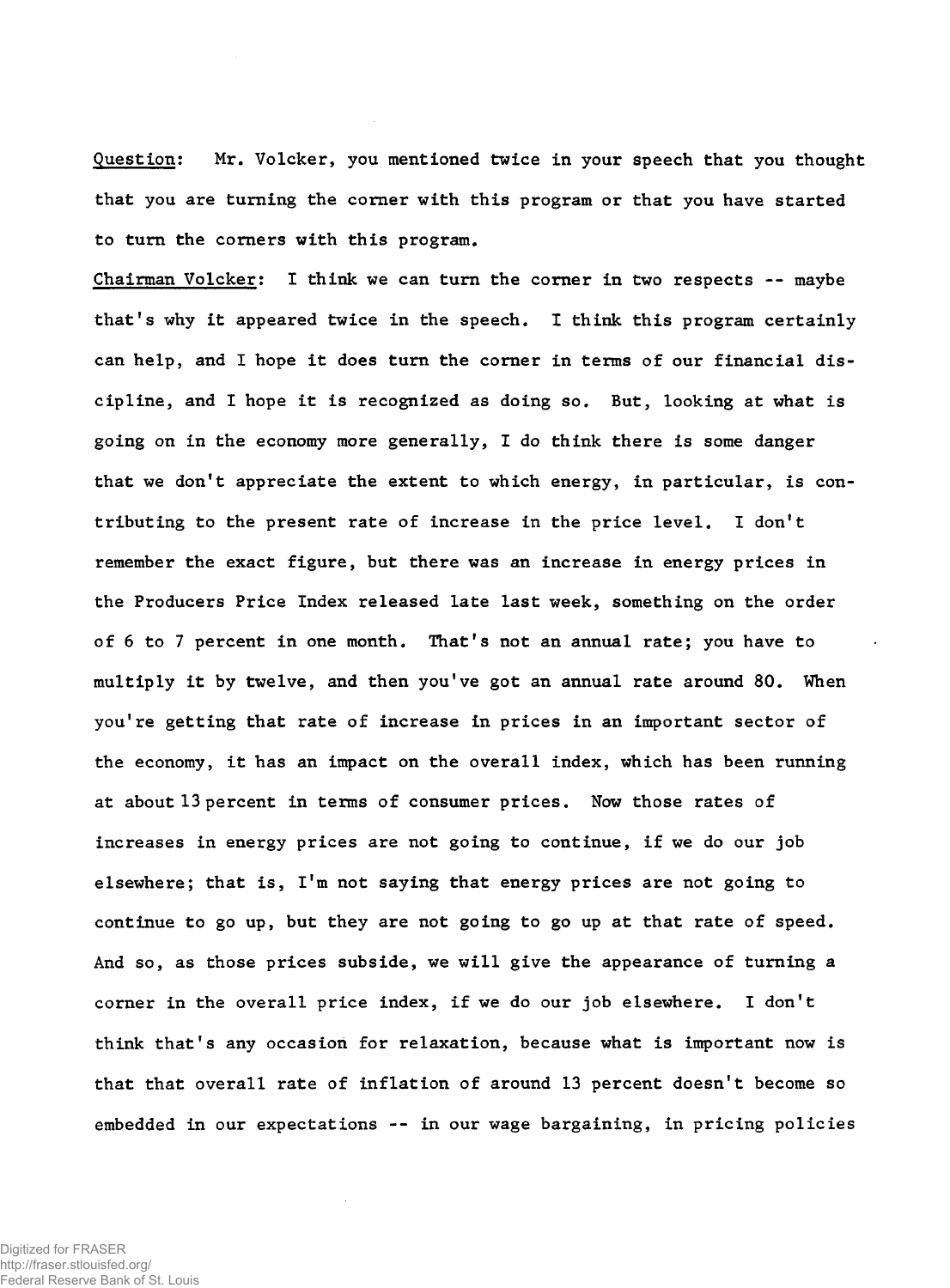**of business — that it perpetuates itself. Inflation tends to perpetuate itself once it really gets started, and we have to break through that kind of expectation.**

**Question; Mr. Volcker, what you seem to be saying is that part of the economy of the United States is very heavily dependent on decisions made by a group of oil producing countries and the effects of fiscal and monetary policies at home could be very limited if the Opec nations . . . Chairman Volcker: I don't mean to imply that it is limited at all. We are clearly impacted by those decisions. We are impacted by prices; we are impacted by a very large siphoning off of purchasing power, running in the neighborhood of \$25 billion a year more this year than last year because of the increase in prices. That has an effect on the economy. I don't think that means we are impotent in terms of our financial policies, our own fiscal policy, our own monetary policy. And indeed, the better the job we do at home with the instruments within our control -- and there is a compelling need for a better job -- the more we strengthen our debate with the main suppliers of oil and what prices they will charge.**

**Question: Mr. Volcker, many of the bankers here have responded to the actions taken by the Federal Reserve over the weekend as putting the Fed way up front in what many characterize as a lonesome position in leading the fight against inflation. In your talk today you gave more of an impression as a balanced across-the-board approach . . .**

**Chairman Volcker: I don<sup>f</sup>t think we're in that lonely a position, although I understand that is the perception of some. But look at the other instruments of policy: cast your mind back a couple of years and look at the budget**

**-2-**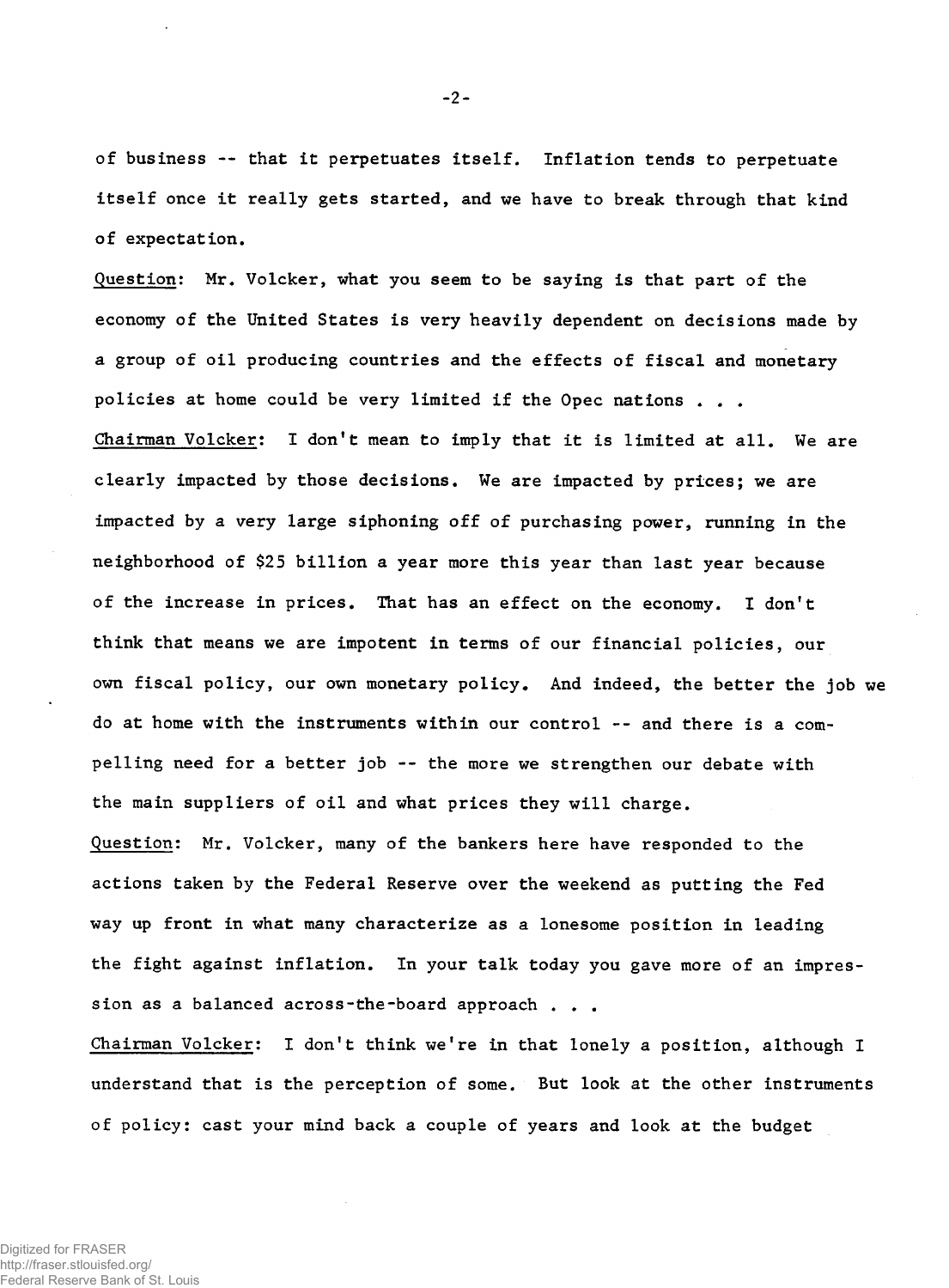**deficits we had at that time; I think there has indeed been some very substantial progress in reducing the budget deficit. It<sup>f</sup>s still big - it's still much too big in some longer-term sense -- and we have to move ahead toward balance, and that goal has been very clearly set forth. But the fact that we're still in deficit -- by international standards, not a terribly large deficit as it turns out — should not obscure the progress that has been made. The overall deficit, of course, is only one part of the equation. Federal spending in the last couple of years has been cut back to a slower rate of growth than for the economy as a whole. The change, perhaps, has not been dramatic, but it is moving in the right direction, and it is a reversal of earlier trends. We have recently had this national accord that I cited in my speech; while its effects can't be quantified precisely, it does seem to me to be a forward step in terms of recognition of the problem, and it offers the hope that that dimension of the problem -- the whole wage bargaining process — will not proceed oblivious of the problems of inflation. It is quite startling to read the words that both the Administration and labor leaders committed to paper, in terms of their concern over the inflationary process and the responsibilities of all Americans to help deal with that. So I don't think this is a lonely fight.**

**Question:**

**-3-**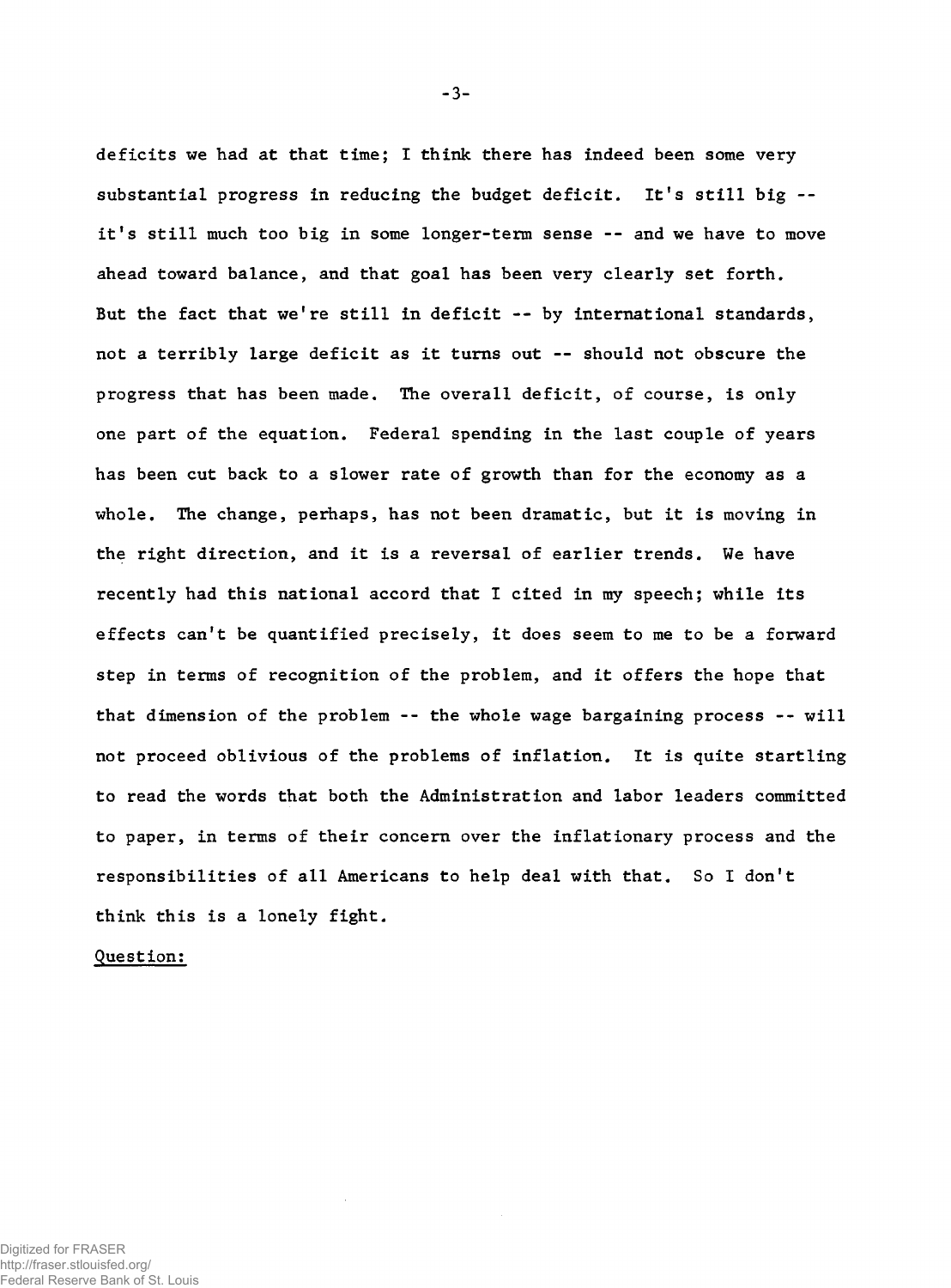**Chairman Volcker: No, we did not discuss the details of this kind of program with them. We had very extensive and intensive discussions, as you might imagine, as to various aspects of the exchange market problem and other problems internationally. It is clear to me that this kind of program is not inconsistent with a general consensus internationally of what is desirable, but we didn't discuss the details of the program. We did discuss, in some detail, full coordination of our intervention tactics and strategy to make sure there was full agreement on that, but we didn't discuss the details of this program.**

**Question: Mr. Chairman, if the actions of the Fed lead to a liquidity squeeze of thrift institutions and smaller banks, what would the Fed do, would it stand ready to lend in an emergency situation? Chairman Volcker: The Federal Reserve is always ready to lend in an emergency situation, but I don't think I can hypothesize what our actions would be in general in terms of possibilities that I don't necessarily share as being probable. But the Federal Reserve is always available as a lender of last resort; that is one of our principal functions. Question: The prime rate hit an all-time record today and you spoke today in your speech about turning the corner and so forth, how long do you expect it will be before interest rates will come down and did you expect the prime rate to go up as high as it did?**

**Chairman Volcker: We didn't undertake this program without some awareness that the initial impact might be reflected in short-term interest rates. I don't think I want to speculate on how long it might take to turn the corner. I would like to turn it as quickly as possible. As I suggested, I think**

**-4-**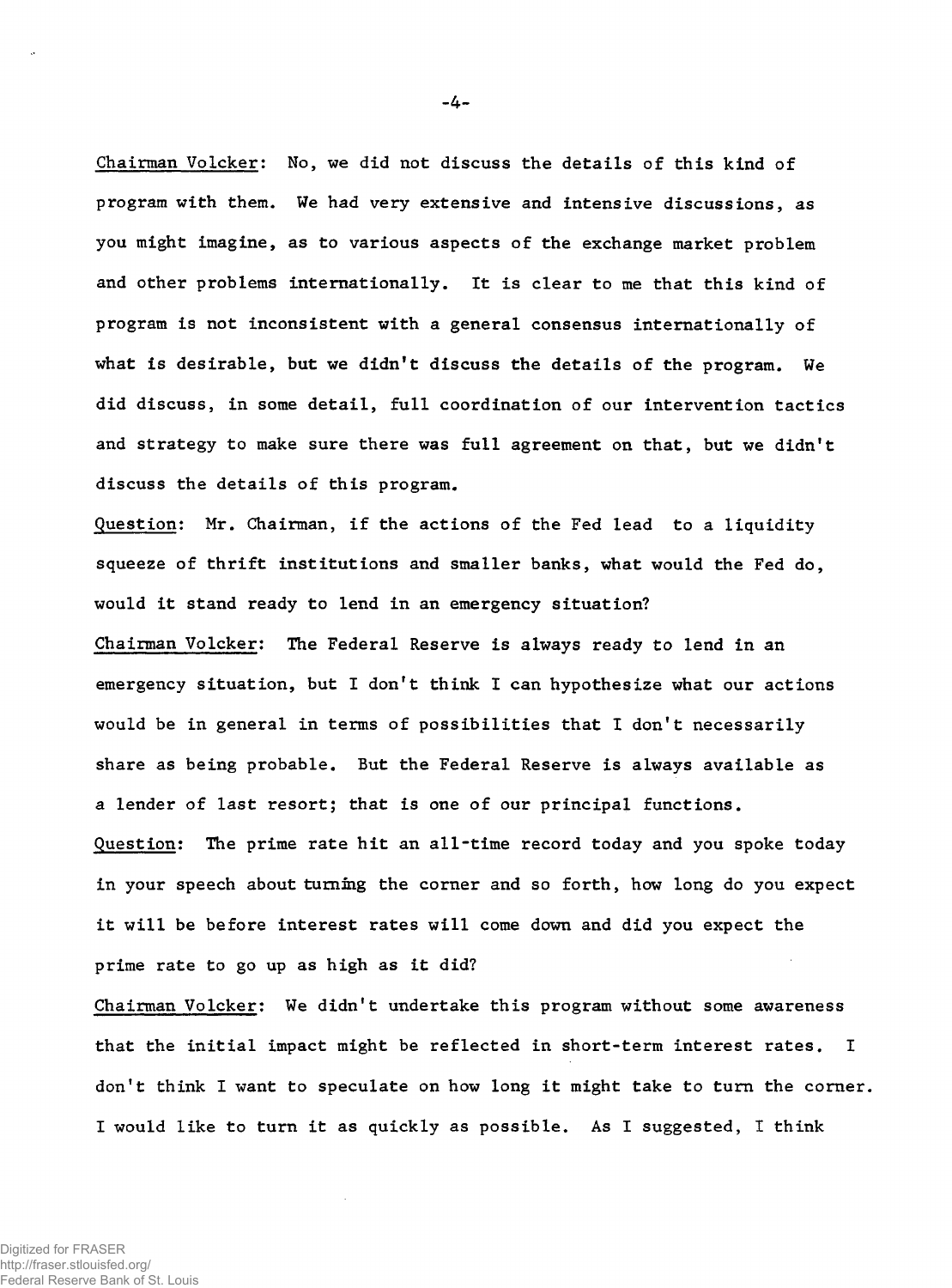**this whole program brings that prospect about sooner, not later, and that is one of the merits of it in my view. But let's see how things proceed without speculating on any precise timing.**

**Question: Some bankers admit the fear that foreign banks lending from their own foreign offices might be forcing a way to get around your program and putting U.S. bankers at a disadvantage. Are you at all concerned about that?**

**Chairman Volcker: We live in highly integrated, international financial markets, and I think it is wrong to think that we can be a complete island unto ourselves on any measures of this sort. But, as you know, we did put the same reserve requirements on branches and agencies of foreign banks operating in the United States as on American banks, and we will certainly indicate to those institutions that we do not expect them to move around outside that perimeter by making loans from abroad that in the normal course of events would have been made from American offices. I do not see that as a major problem in defeating the purposes of the program. Question: What about money market funds with their high interest rates being offered by the various . . . Are you considering any restraints on this type of (instrument?)?**

**Chairman Volcker: I have nothing in particular in mind there. This is happening in response to the competitive opportunities in the marketplace. The question has arisen about some aspects of those fund operations, in connection with the legislation that I mentioned at the end of my speech this morning. That legislation adopts the concept, for instance, that the primary thrust of reserve requirements should be on so-called transaction accounts -- demand deposits, NOW accounts, ATS accounts. The**

Digitized for FRASER http://fraser.stlouisfed.org/ Federal Reserve Bank of St. Louis **-5-**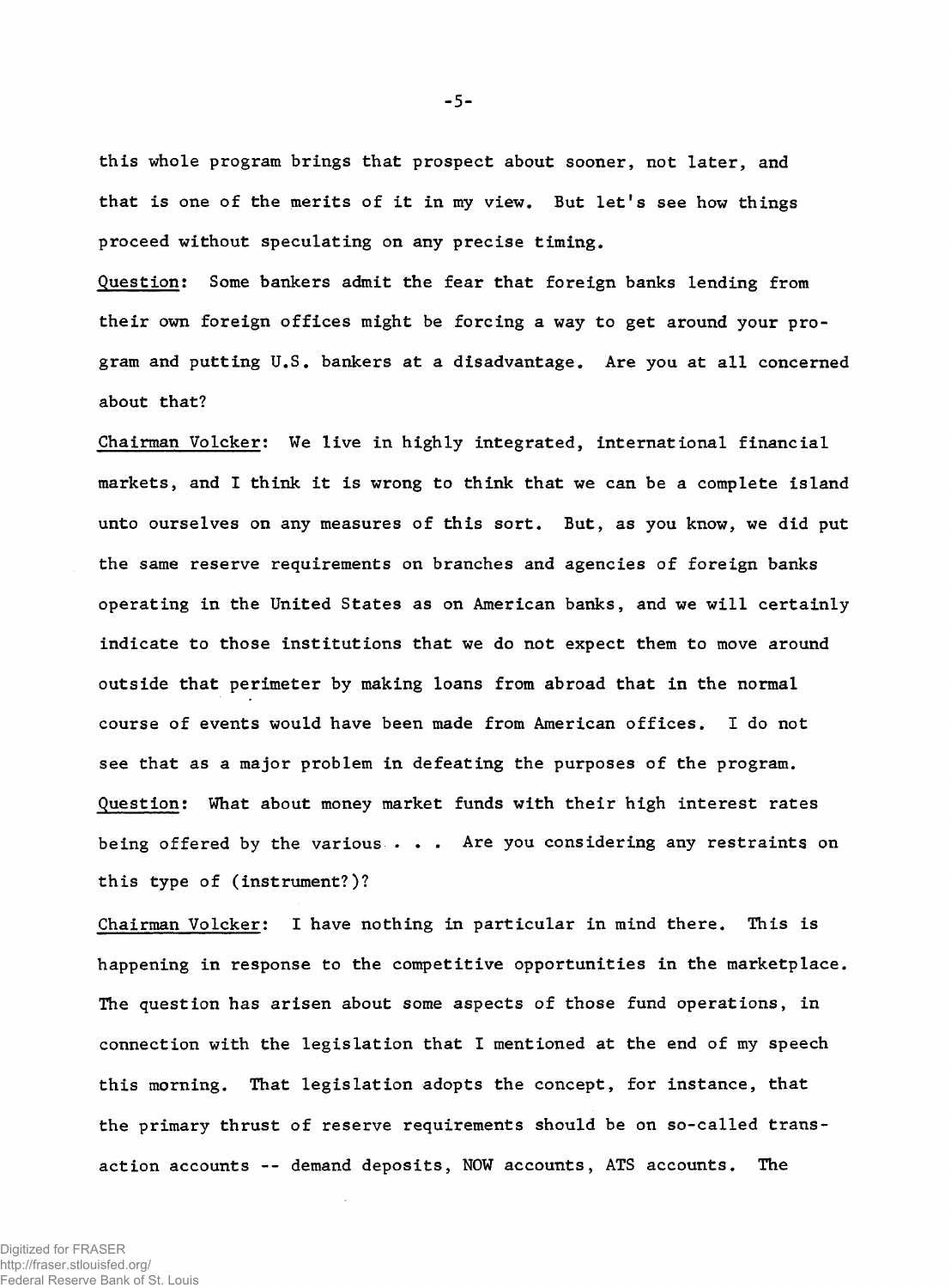**question has been raised by some, and I understand why, that if a fund of that sort permits check-writing privileges it could be said to be a form of transactions balance.**

**Question: Mr. Chairman, what is the target that you will use in determining your intervention, how will that target be set? Chairman Volcker: I don<sup>f</sup>t think it is appropriate to go into the technical details. The ultimate targets, in a very real sense, are the monetary aggregates that we have been using all along -- there is no change in that respect -- but those targets will, in effect, be translated into a family of reserve measures which we will use for guidance in our daily open market operations, which in turn affect the size of that reserve base. Question: Mr. Chairman, you mentioned that part of the problem has been aimed at speculation in gold and in other commodity markets. Do you see any merit in the Fed having the authority to set margin requirements on**

**commodity markets?**

**Chairman Volcker: No, I haven't thought about that. I don't see any merit in that at the moment.**

**Question: Since the Federal Reserve program is going to make the membership program a little more expensive now, do you expect a lot more banks to be dropping out?**

**Chairman Volcker: I wouldn't expect them to drop out for that particular reason. I think your observation is correct; it puts somewhat more of a burden on member banks, which is in some sense contrary to our longerterm objectives. We had a particular situation at this time that we had to meet. I think member banks will understand that, and there won't be**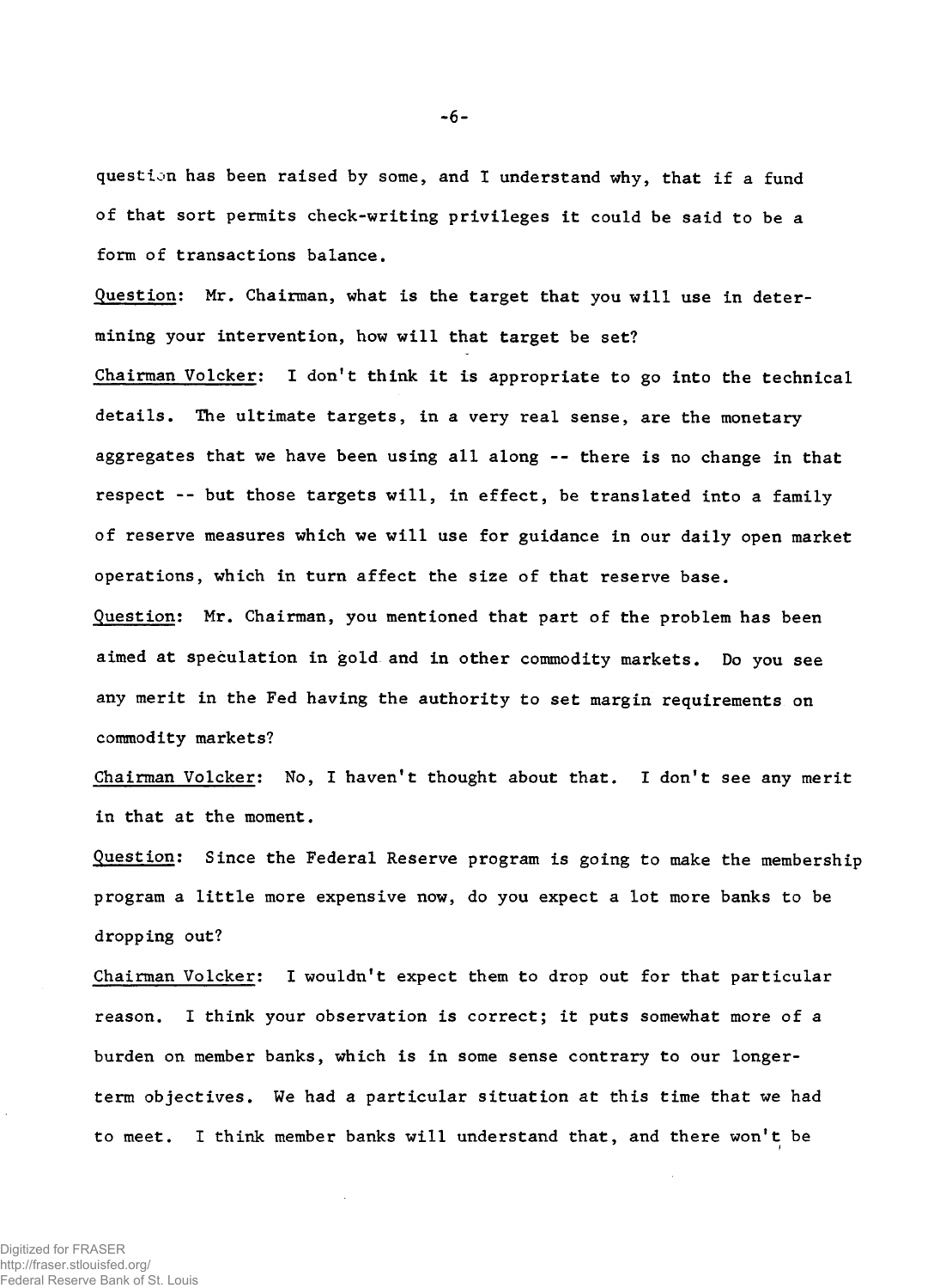**an immediate reaction, but it does underscore the importance of the legislation to which I referred that deals with this problem very directly by spreading the burden of reserve requirements through the banking system or, indeed, through to any institution with transaction accounts. The problems in that sense are very much linked. But, in that respect, we're talking here about a program that has to last only as long as necessary for bank credit expansion to be brought under control, and I hope that is not a long period of time.**

**Question: Mr. Chairman, Mr. Miller indicated that in adopting the new operations policy the Fed has set limits on swings in the funds rate. I was wondering if you could tell us what kind of a spread there might be between the up and down side?**

**Chairman Volcker: I think those developments will have to be reflected in the market over a period of time. We do think in terms of a broad range. I don't want to reduce it to daily movements either. Question: The dollar has been rising rather sharply in the last two days, is that partly due to intervention in the markets by the Fed? Chairman Volcker: No, not at all.**

**Question: Does the Fed plan to step up intervention in the future? Chairman Volcker: In some sense, the less intervention the better; if you don't need to intervene, so be it. I don't think intervention can be thought of as an instrument that replaces the need to do what's necessary at home to deal with the fundamental inflationary factors. That's what fundamentally affects the exchange markets, and intervention is not a substitute in any sense. But from time to time intervention can be useful in dealing with particular market situations.**

Digitized for FRASER http://fraser.stlouisfed.org/ Federal Reserve Bank of St. Louis **-7-**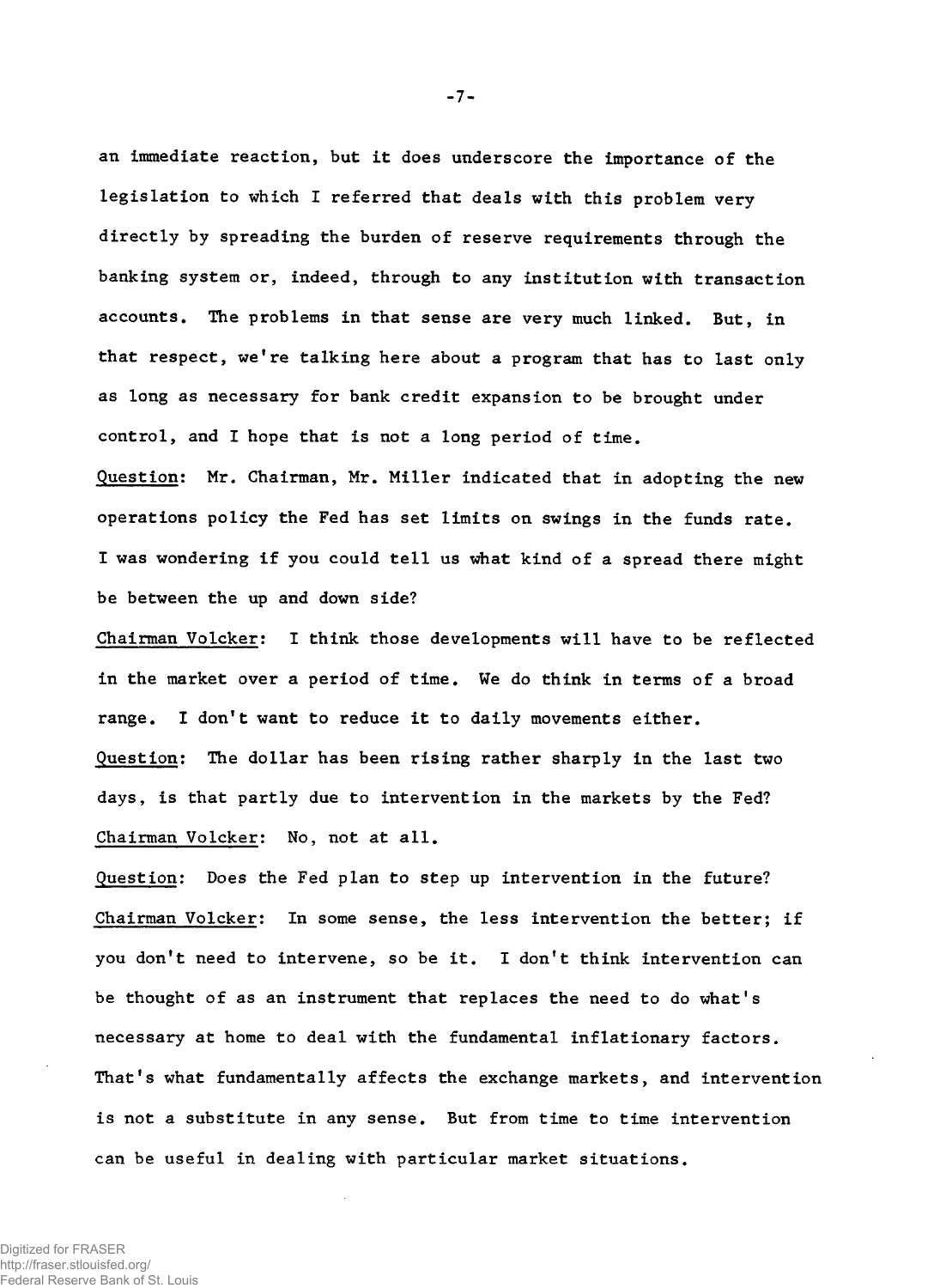**Question: In your speech this morning you said that banks should practice fencing of their loans. It would seem to me more of a matter of responsible judgment than of following a set formula. Can you elaborate a little more on that?**

**Chairman Volcker: What I have in mind, principally, as I think the speech suggests, is that we may be living with more volatility in the money markets. By the way, I don<sup>f</sup>t think that it is absolutely certain, by any means, that there really be a great degree of volatility as people get used to this approach. The function of many people working in banks is to smooth out fluctuations, to take advantage of arbitrage opportunities that develop from day to day. They make their own guesses, assumptions, strategies, in effect, buying funds when they're relatively cheap and selling them when they're relatively dear. So we'll see how much volatility develops. But if, indeed, some volatility develops, it seems to me that there should be some caution in translating these short-run movements into what are somewhat more significant and basic lending rates.**

**Question: It has been a couple of days now since the launching of this package, can you tell us anything about the reaction that you received to it. Has it measured up pretty much to your expectations?**

**Chairman Volcker: I read the same newspapers you do, I guess. Yesterday was a holiday in Washington, and I was busy writing a speech so I don't have anything more to add. I have seen nothing happening that is outside the range of my expectation.**

**Question: Is there an expectation of any particular adverse impact of your decision on the housing industry, homebuilding, mortgage rates, etc.?**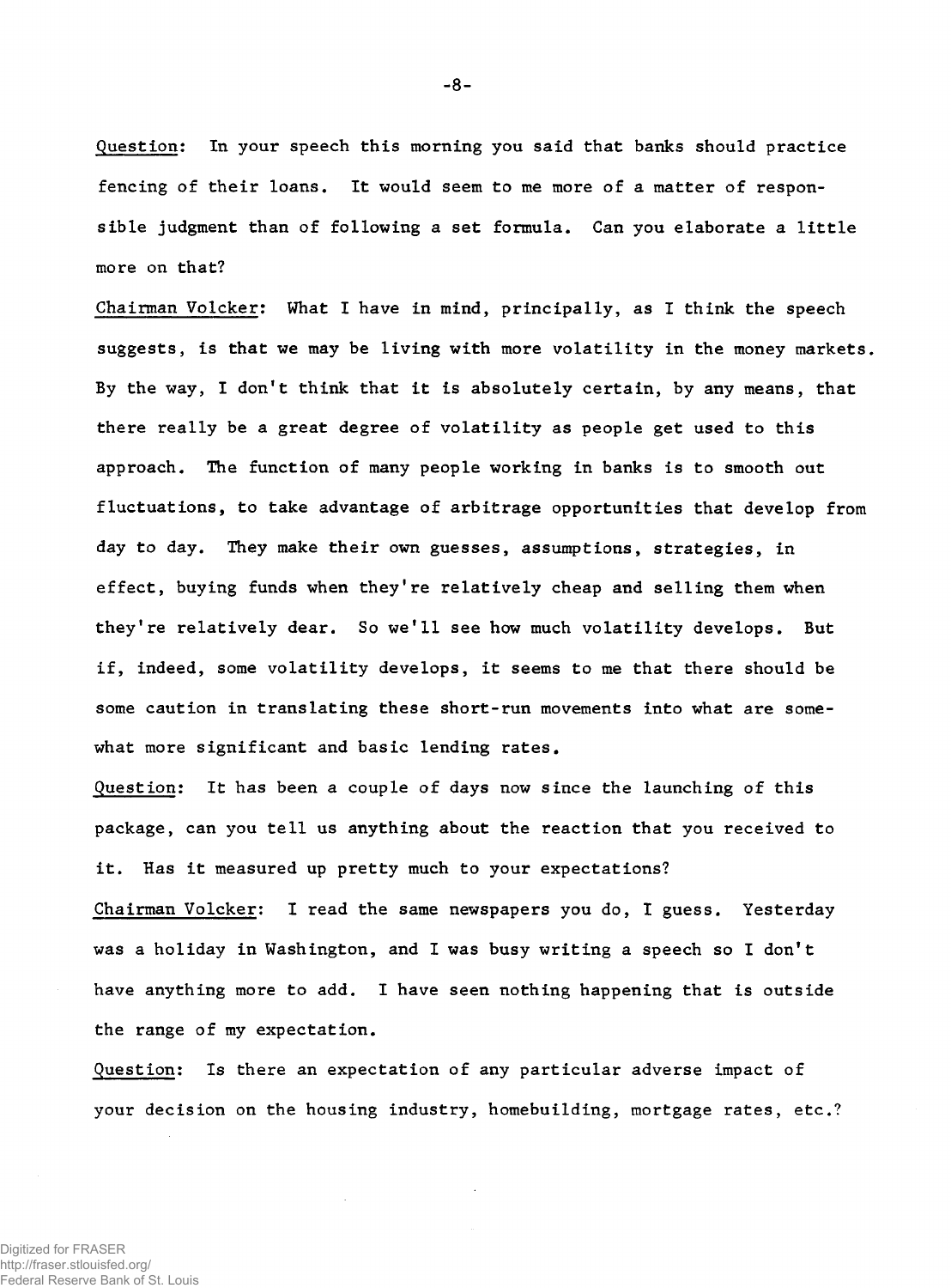**Chairman Volcker: Let me put it this way. There was a reference earlier as to the pressures that might come on savings institutions. There already have been such pressures; higher interest rates tend to bring those pressures. But I think we can say two things about that. Housing has held up quite well, and the level of mortgage lending has remained quite high. Although there has been some reduction in housing, it has not been anything like what we have had in earlier periods of expansion. But there are difficulties there. There is pain that could be involved in this kind of a program for a period of time. But what you have to keep in mind is that the thing that is worse for those institutions over any period of time is the continuing climb in the rate of inflation. That is the ultimate cause of their difficulty, and dealing with that is obviously the purpose of this program. I think we can reasonably say that in a reasonably short period of time, if the program is successful, those institutions in the housing industry and those mortgage rates are going to be better off than they otherwise would have been.**

**Question: Mr. Chairman, along that line, what would be the short-term and long-term effects for the consumers?**

**Chairman Volcker: I think the long-term effects are clearly favorable if we are successful in dealing with this inflationary process. What this program does is enhance the chance, as I just indicated, that interest rates will come down over a period of time, to the extent that we can improve confidence in the performance of this economy over a period of time. Consumers can't help but benefit whether in their role as consumer or in their role as workers. We are attempting to deal as forcefully as**

**-9-**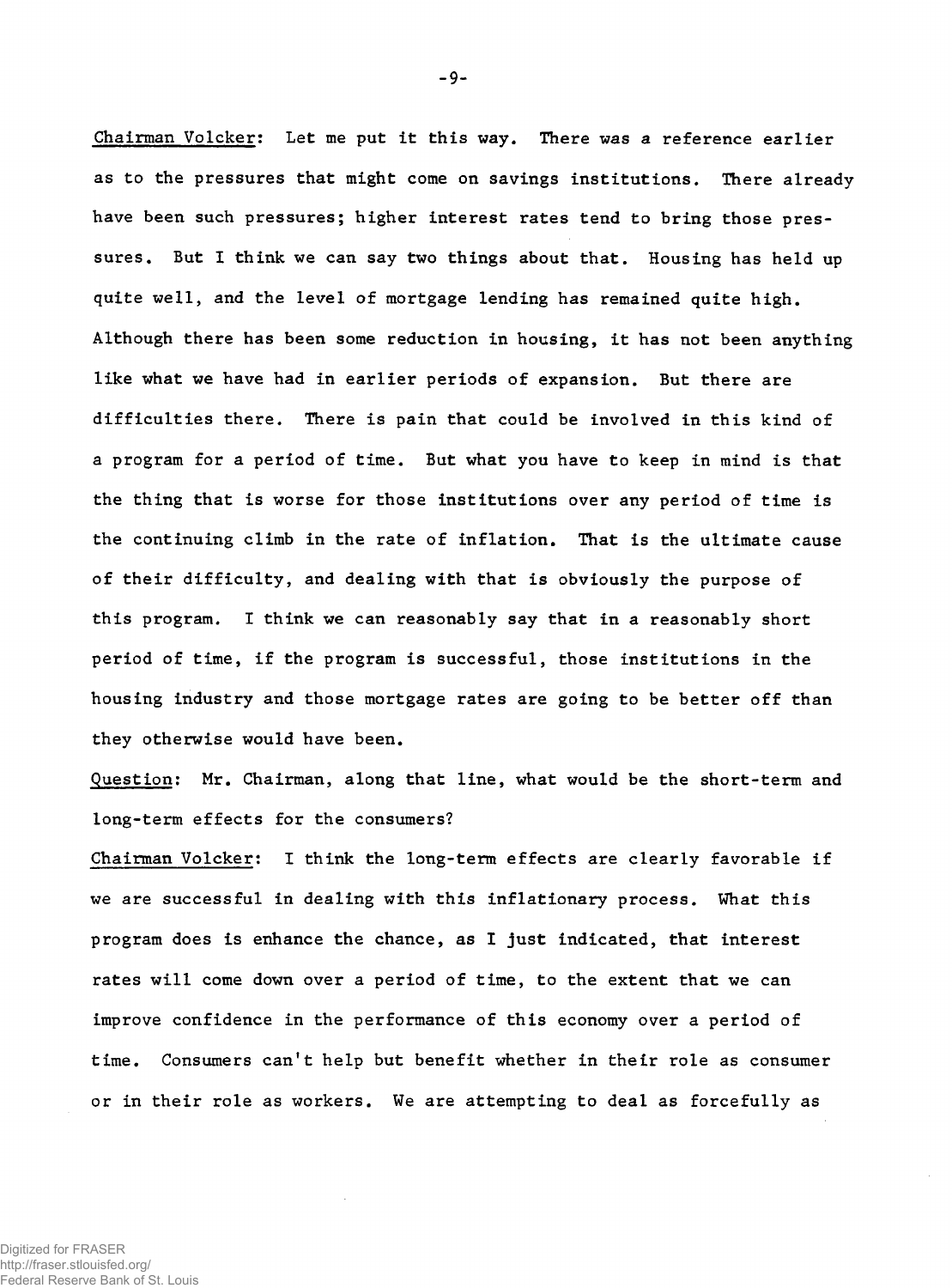**we can with the problem at hand. To the extent that we turn the corner - to use that phrase once again -- on the inflationary process, I think the benefits will become evident.**

**Question; What about the short-term program?**

**Chairman Volcker; In the short-term, we're in a difficult situation, with or without this program, and I don't want to deny that. We wouldn't need a strong program of this sort if we didn't have a difficult situation. Question: Is your program going to make things a little bit worse in the short-term?**

**Chairman Volcker; It depends on what you call short-term. I'm not ready to accept that analysis. We've got to get away from thinking about what's good in the next two months. Suppose we had a great further increase in inventory accumulation, larger than what otherwise would have taken place without this program, in the next month or two. Now for a short while that might make business look bettef -- look as though it has a little red in its cheeks -- but what it would really indicate I think, is a flush of fever, because what happened would be a kind of speculative movement which we're moving to counter. If that happened, the foreseeable results are rather obvious: any business downturn would be that much greater. So I think we have to look a little bit beyond the next month or two for any evaluation of the effect of this kind of program.**

**Question: Would you say, six months?**

**Chairman Volcker: I'm not going to put a date on it. The sooner the better, as far as I'm concerned.**

**Question: Are there any new complementary moves the Carter Administration could make to bolster the strength of your initiative here?**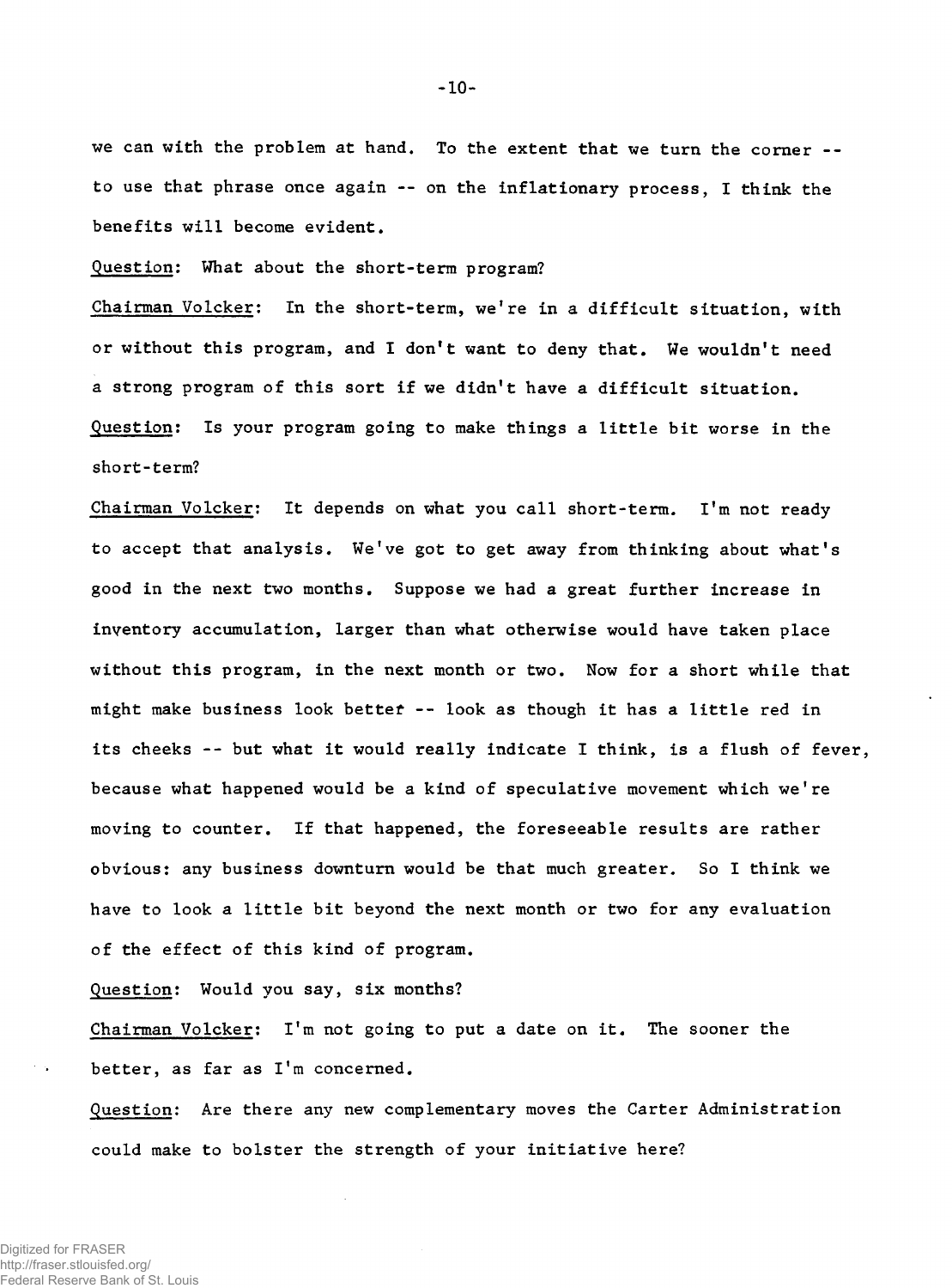**Chairman Volcker: The Carter Administration has, on the fiscal side, I think, been preaching and carrying out the kind of restraint that is complementary to our program in this particular situation. I referred to their deliberations with labor earlier.**

**Question: Mr. Miller was talking yesterday about complementary moves that the Administration might be able to make to assist or somehow -** are there any new . . .

**Chairman Volcker: I don't know in what context he was speaking. Was it domestic or international?**

**Question: He wasn't even that specific. We're trying to find out if there have been discussions to try to -- can we expect additional new moves by the Administration to bolster what you have started? Chairman Volcker: I don't know, as I said, the context in which he was speaking. On the international side, the possibility of particular moves to bolster our fund availabilities are always under review, and it may have been that area that he was thinking of.**

**Question: I understand that there was a report Friday that you either had resigned or were threatening to resign. Do you have any comments on that? Chairman Volcker: I think that it's an indication that our markets have reached — I don't know what to call it -- either a silly or a frantic stage. There was nothing to the report at all. The subsequent report was that I had died and, as you can see, that didn't have much validity either; at least it's premature.**

**Question: In your speech I noted that you thought that there was an exaggerated concern that there would be an excessive growth in money and**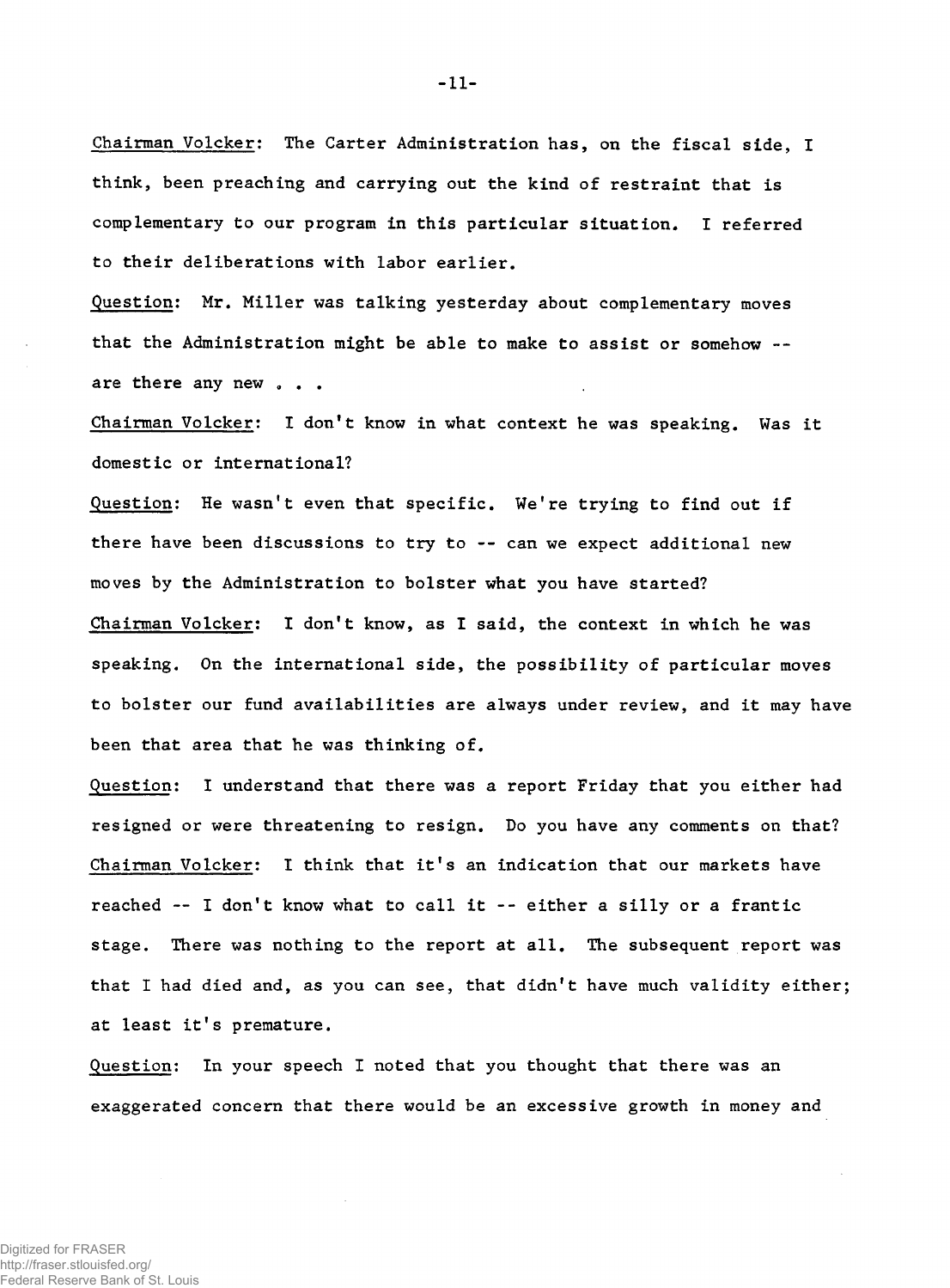**credit. Do you feel that part of that concern might be due to the fact that the money supply figures are not accurate?**

**Chairman Volcker: Unfortunately, the money supply figures are not as solid, shall I say, as we would like to see them, because there has been a lot of innovation in the money market fund area that was mentioned earlier. There have been other innovations within the banking system. We're going to be reviewing the statistical base for that series in the next few months, and we may have a re-definition to offer around the end of the year, or early next year. But I don't think that rather technical matter should obscure the fact that the growth in the money supply, however measured, has been rather rapid in recent months. Now I referred to possibly undue concern: the previous six months or so there had been an exceptionally slow rate of growth in the supply of money. Look at the longer perspective: money growth has been rather moderate, but there is no question that, in the past four or five months perhaps, the projectory of growth has been excessive, and we have acted since late July to bring that under control. I think that the measures that we have already taken would have begun to show their effect in any event. This new program reinforces that prospect.**

**Question: Mr. Chairman, are you going to issue any guidelines to banks to tell them how to tell if a loan is nonproductive and in what way can you enforce that kind of request.**

**Chairman Volcker: No, I don't plan to issue any guidelines of that sort. The definition of what's productive and unproductive, as you know, is an obscure one, but I do suggest that banks, in their own interest, are**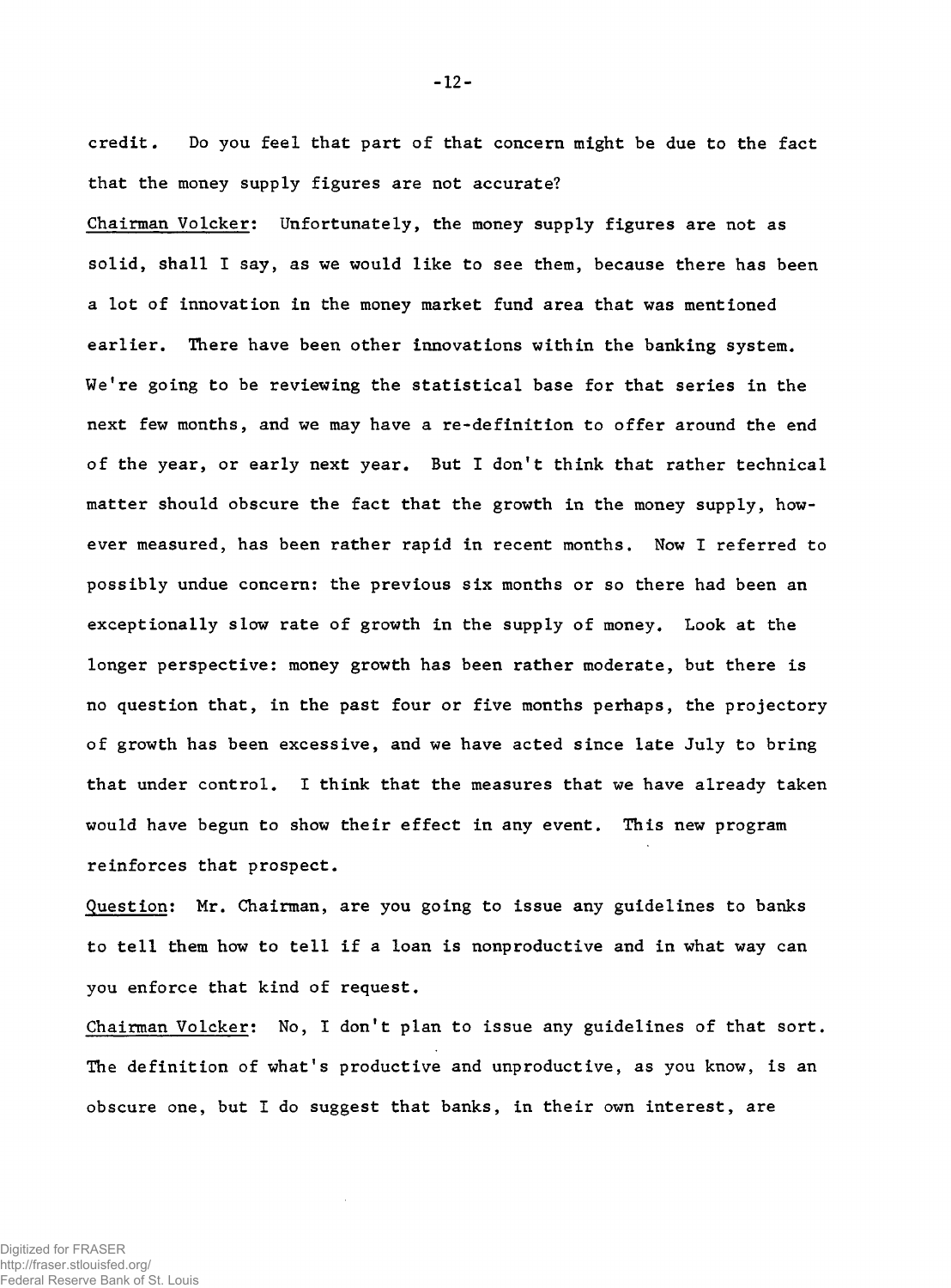**going through a difficult period in discharging their responsibilities to their own existing customers. However difficult, their job is the important responsible job of sorting out the supply of credit. Question: I heard that you're going to look at nonborrowed reserves primarily, will you elaborate on that?**

**Chairman Volcker: I won't elaborate any further than I have elaborated. There are various measures of nonborrowed reserves. When one looks at total deposits in the banking system, in some sense it is the total reserves that basically control expansion potential in the banking system. The reserve base enters into the calculation because it includes currency which is part of the money supply.**

**Question: How much will available credit be reduced by these programs? Chairman Volcker: It is not our intention to reduce the outstanding amount of credit at all. In fact, this program is designed to permit quarterly growth in credit. The country needs growth in credit over the period ahead, as it always does, and there is nothing in this program that cuts off that growth in credit. The hope is to bring the growth in bank credit and the expectation -- which is far in excess of the continuing needs of the economy in recent months -- to a rate of speed that does seem more commensurate with the needs of the economy.**

**Question: It can reduce the amount of available credit, doesn't it then? Chairman Volcker: The total of credit will go up; it will continue to go up. A growing economy needs more credit, but more slowly.**

**Question: How much more slowly?**

**Chairman Volcker: I'm not capable of giving any exact calculation, but I'm trying to recall the figure. Total bank credit has been running in the**